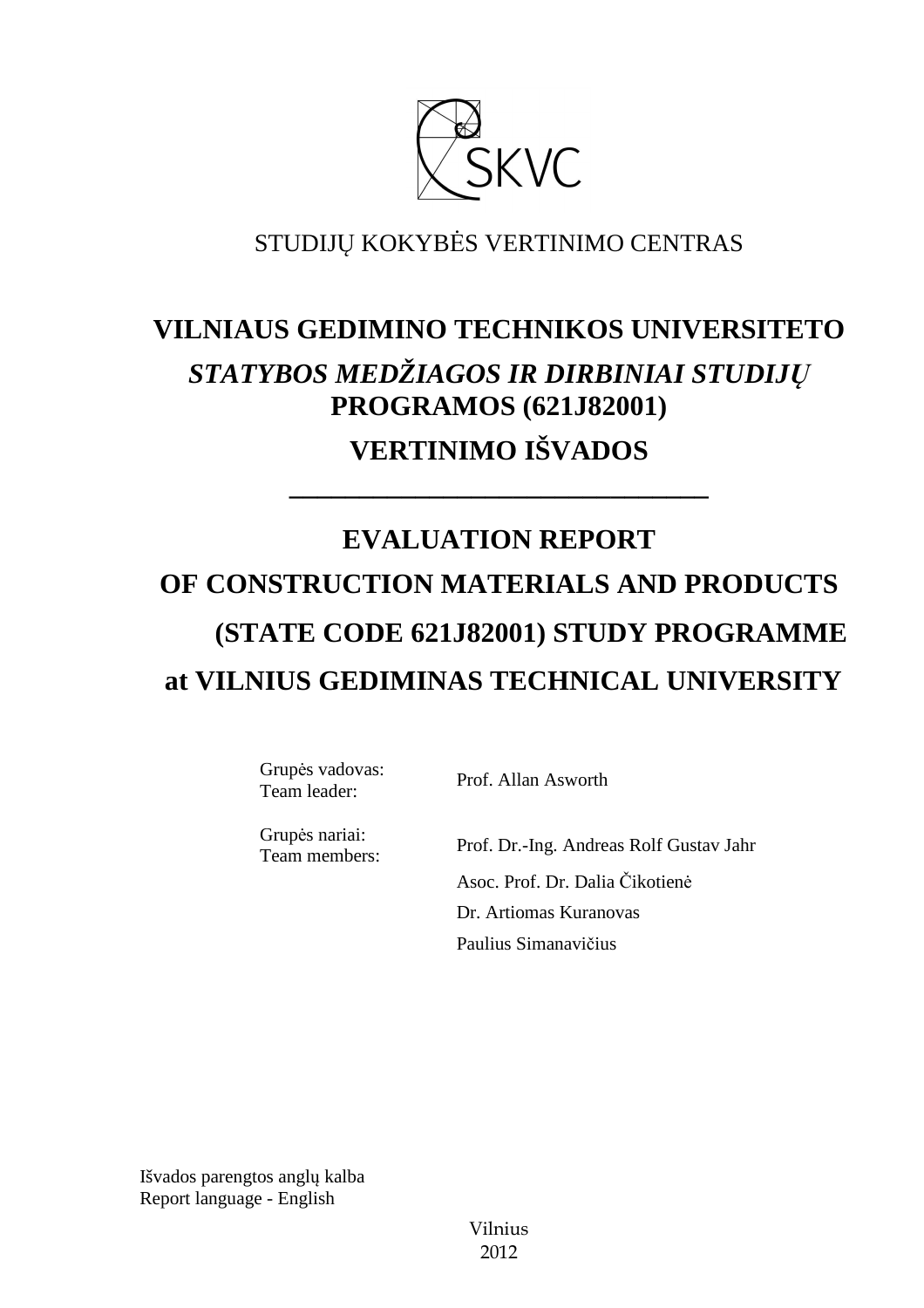#### **DUOMENYS APIE ĮVERTINTĄ PROGRAMĄ**

| Studijų programos pavadinimas                           | Statybos medžiagos ir dirbiniai |
|---------------------------------------------------------|---------------------------------|
| Valstybinis kodas                                       | 621J82001                       |
| Studijų sritis                                          | Technologijų mokslai            |
| Studijų kryptis                                         | Statybų technologijos           |
| Studijų programos rūšis                                 | Universitetinės                 |
| Studijų pakopa                                          | Antroji                         |
| Studijų forma (trukmė metais)                           | Nuolatinės (2)                  |
| Studijų programos apimtis kreditais                     | 120                             |
| Suteikiamas laipsnis ir (ar) profesinė<br>kvalifikacija | Statybų technologijų magistras  |
| Studijų programos įregistravimo data                    | 2001-08-02                      |

#### **INFORMATION ON EVALUATED STUDY PROGRAMME**

–––––––––––––––––––––––––––––––

| Title of the study programme.                          | <b>Construction Materials and Products</b> |
|--------------------------------------------------------|--------------------------------------------|
| State code                                             | 621J82001                                  |
| Study area                                             | <b>Technological Sciences</b>              |
| Study field                                            | <b>Building Technologies</b>               |
| Kind of the study programme.                           | University studies                         |
| <b>Study Cycle</b>                                     | Second cycle                               |
| Study mode (length in years)                           | Full-time studies (2)                      |
| Volume of the study programme in credits               | 120                                        |
| Degree and (or) professional qualifications<br>awarded | <b>Master of Construction Technologies</b> |
| Date of registration of the study programme            | 2001-08-02                                 |

Studijų kokybės vertinimo centras ©

The Centre for Quality Assessment in Higher Education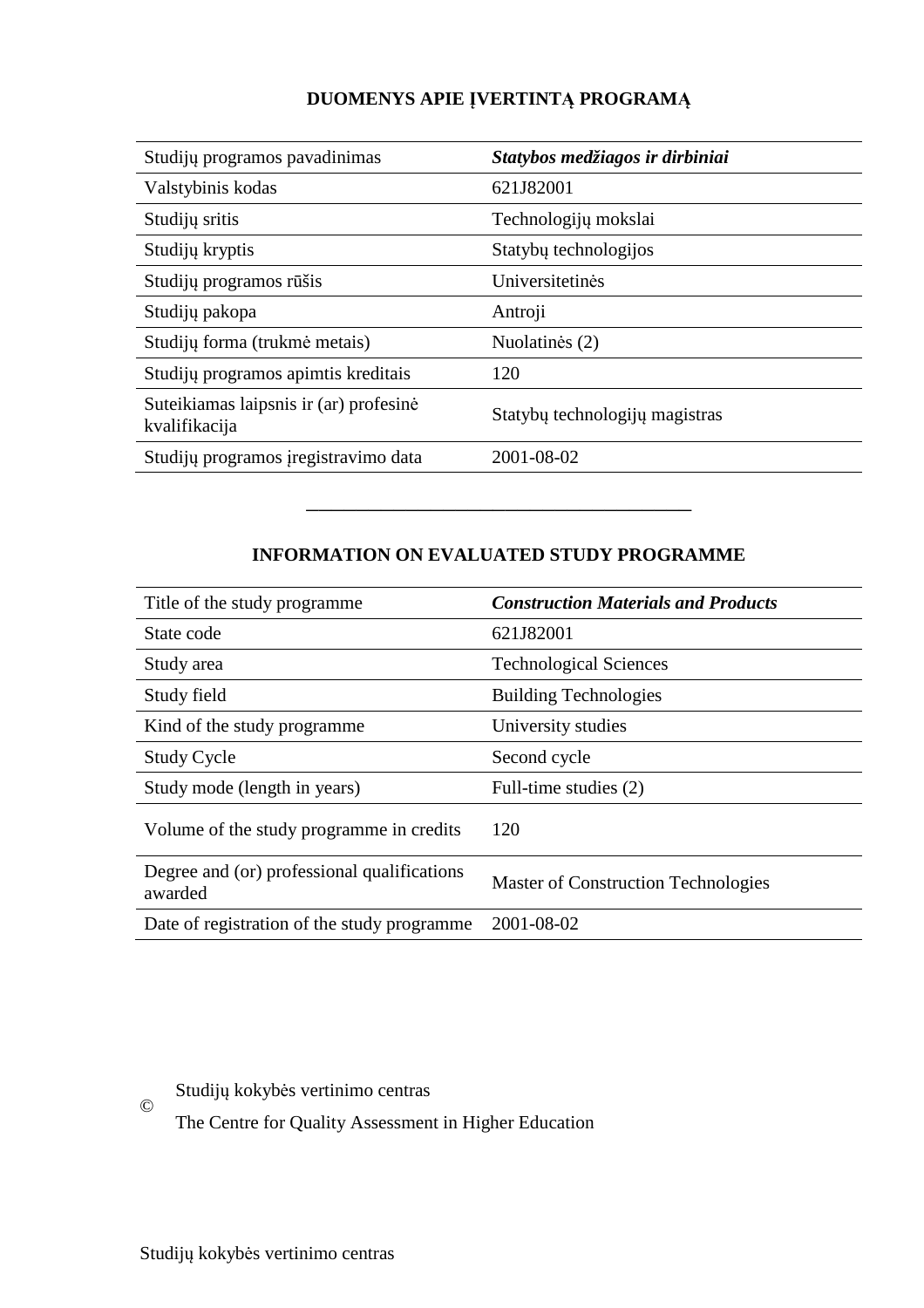## **CONTENTS**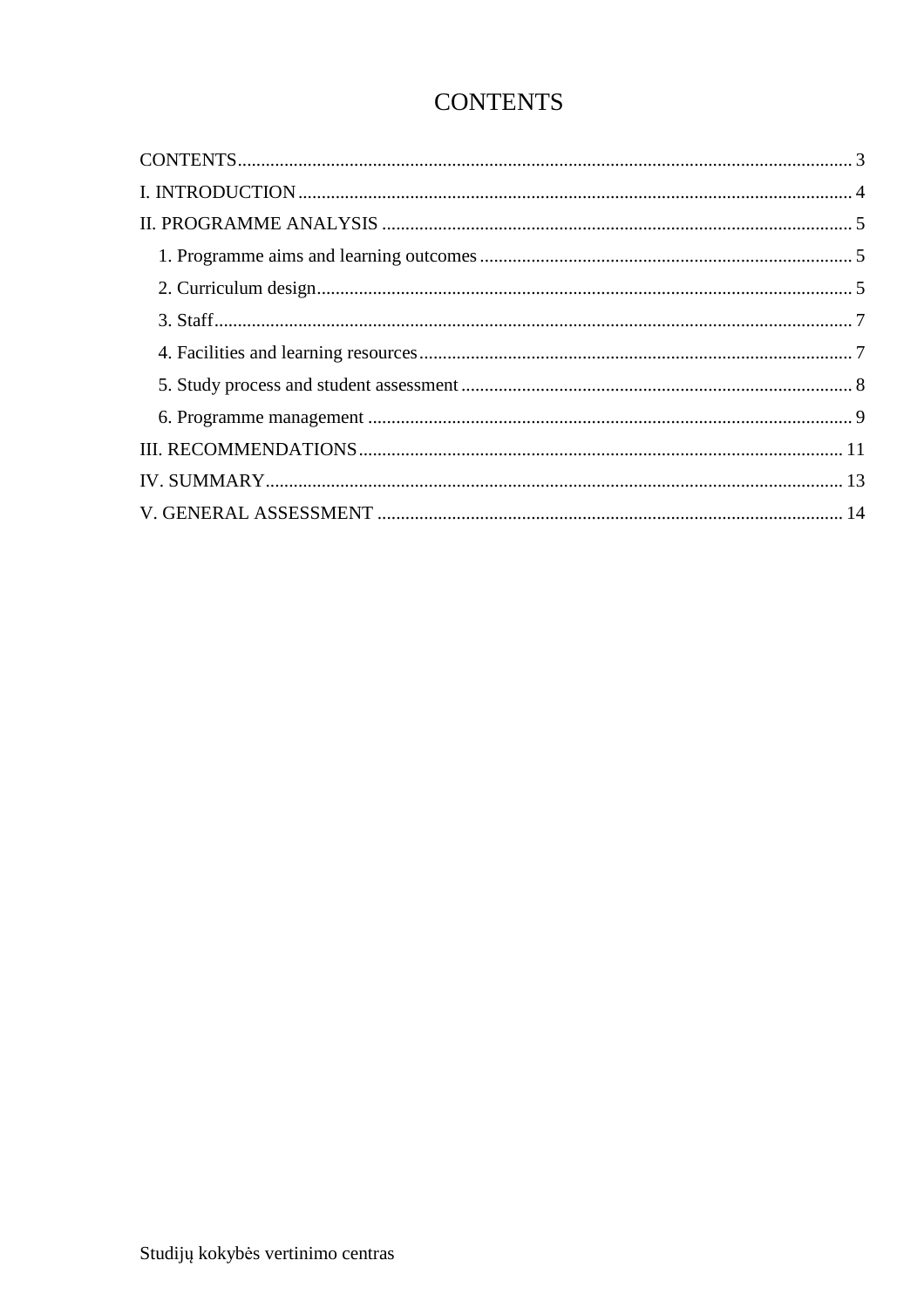#### I. INTRODUCTION

Vilnius Gediminas Technical University (VGTU) is a state higher academic school which has the rights of legal entity, acts as a public institution and one of the largest higher education schools in Lithuania. VGTU is the second university in Lithuania according to the number of "study baskets" granted and the only technical university among the Baltic states in the QS World University Rankings 2012/2013.

Studies and research are managing at the University by 10 faculties, including 10 research institutes, 19 research laboratories, 5 research centers that carry out academic activities. The academic staff includes 930persons. Number of students varies year by year with an average 13.000 value. 100 study programmes are based on three-cycle structure: undergraduate, graduate and post-graduate studies.

The mission of the University is to educate socially responsible, creative, competitive personality, receptive to science and latest technologies as well as cultural values.

The University aims are:

 to offer studies and provide modern university education and qualifications of higher education;

to develop of scientific knowledge in various fields, high-level scientific research;

 to develop society receptive to education, science, art and culture through effective use of science and competition in the market of high technology products and services.

The study programme of Master of Construction Technologies *Construction Materials and Products* is managed by the Department of Building Materials of the Faculty of Civil Engineering in VGTU, but other departments from Fundamental Sciences and Civil Engineering Faculties participate in the study programme realisation as well.

The evaluation of the programme *Construction Materials and Products* of the main studies was performed by the Study Quality Evaluation Centre in 2003. The special education unit consists of studies about building materials according to different approaches and criteria, and their production technologies, therefore the material in these modules can be repeated. A new programme *Construction Materials and Products* start to be realized in 2011. Previous programme of studies under the same name has been taught since 1990.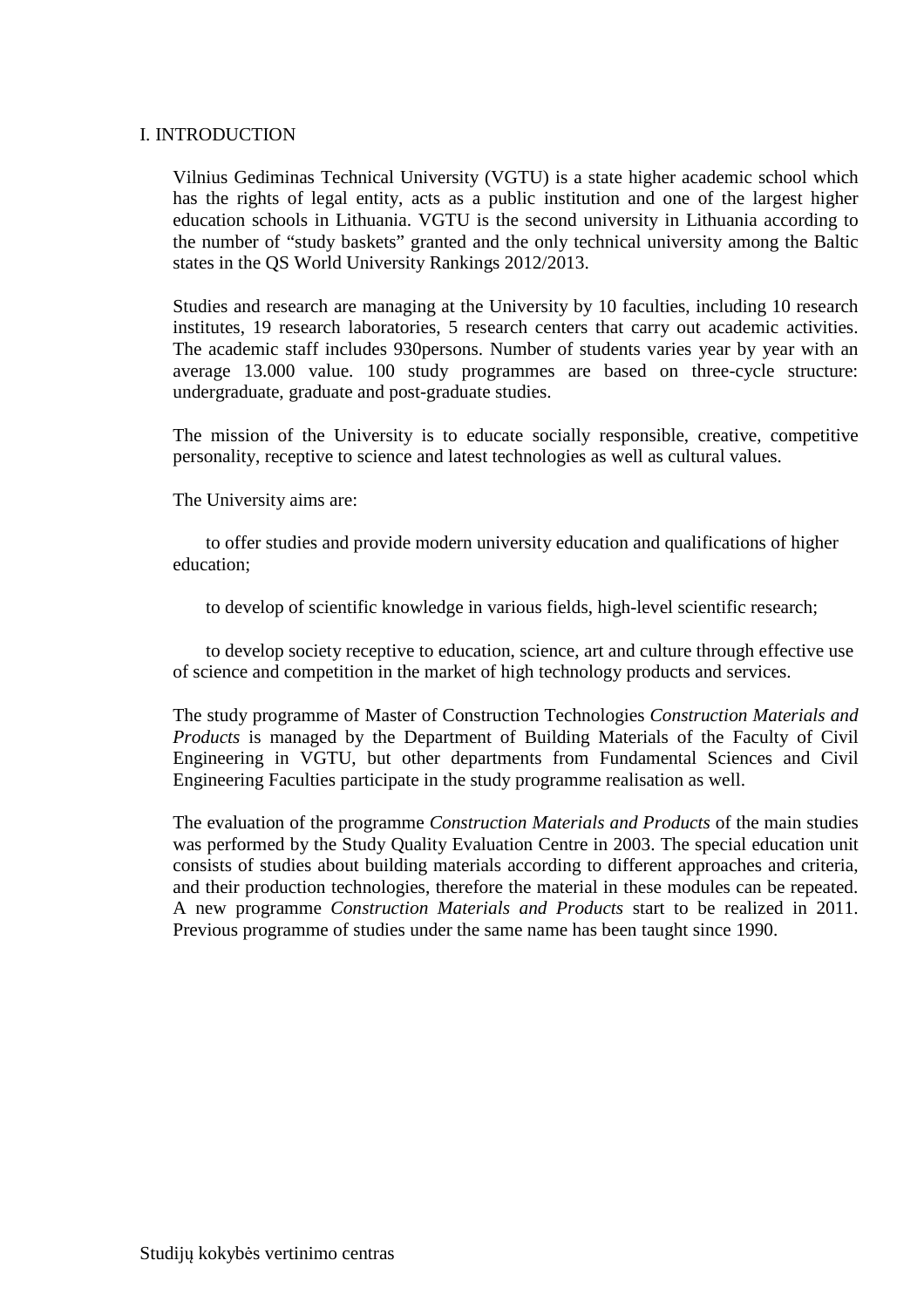#### II. PROGRAMME ANALYSIS

#### *1. Programme aims and learning outcomes*

The programme aims are well defined, clear and publicly accessible. They can be found in the home page of university.

Main programme aims described in Self-Assesment Report are education of highly qualified specialists with:

 knowledge of construction technologies, building materials production technologies and items;

with ability to design and optimise new and modern technological processes;

 orientation to create new and apply existing building materials technologies and methods;

 skill to develop new knowledge and integrate existing different knowledge from other fields.

Programme aims mostly stressed on to technological processes, technologies of building materials production. That is why it can be misunderstanding with programme's name Construction Materials and Products and its learning outcomes. But all the interested parts (University's administrations staff, pragramme managing staff, students and stakeholders) express their opinion that the name of the programme does not mismatch its name and learning outcomes. Name of programme corresponds and is compatible with predicted or desirable outcomes of programme. As stated in the programme's homepage: graduates can work in building materials and products technology design and various manufacturing plants, construction materials testing and quality control laboratories, research and academic institutions.

Demand of specialist in the labour market programme is based on the labour market expectations and demands. About 70% of graduates were employed according to their specialty since 2007 year. The needs for this programme specialist are confirmed and specified by official and private institutions and entities. Taking in mind that average value of employment level is provided for last 5 years and includes period of economic recession and recovery in the construction sector's labour market. It shows that the programme aims and learning outcomes are based on public needs and the needs of the labour market. The need of the specialists of programme is proved by the study of construction sector, performed in 2008. It states that the number Master degree specialists prepared by higher educational institutions satisfies so far, about 60-65% of the need of construction sector.

#### *2. Curriculum design*

Scope of the studies, subjects including theoretical, practical studies, course and laboratory works, and final thesis, students' independent and auditoria work meets legal acts' requirements.

Total sum of is 120 ECTS credits of full-time study programme. The studies continue 2 year and studies (one year studies is 60 credits or 30 credits per semester) are finished by the defending of a final thesis (30 ECTS credits). Each study year has two semesters of autumn and spring. Each semester consists of 20 weeks (1-3 semesters consist of 15 lectures' weeks, 1 week of independent work and 4 session's weeks;  $4<sup>th</sup>$  semester consists of 20 weeks for Final Thesis preparation). The number of obligatory study subjects in 1-3 semesters is 5 and does not exceed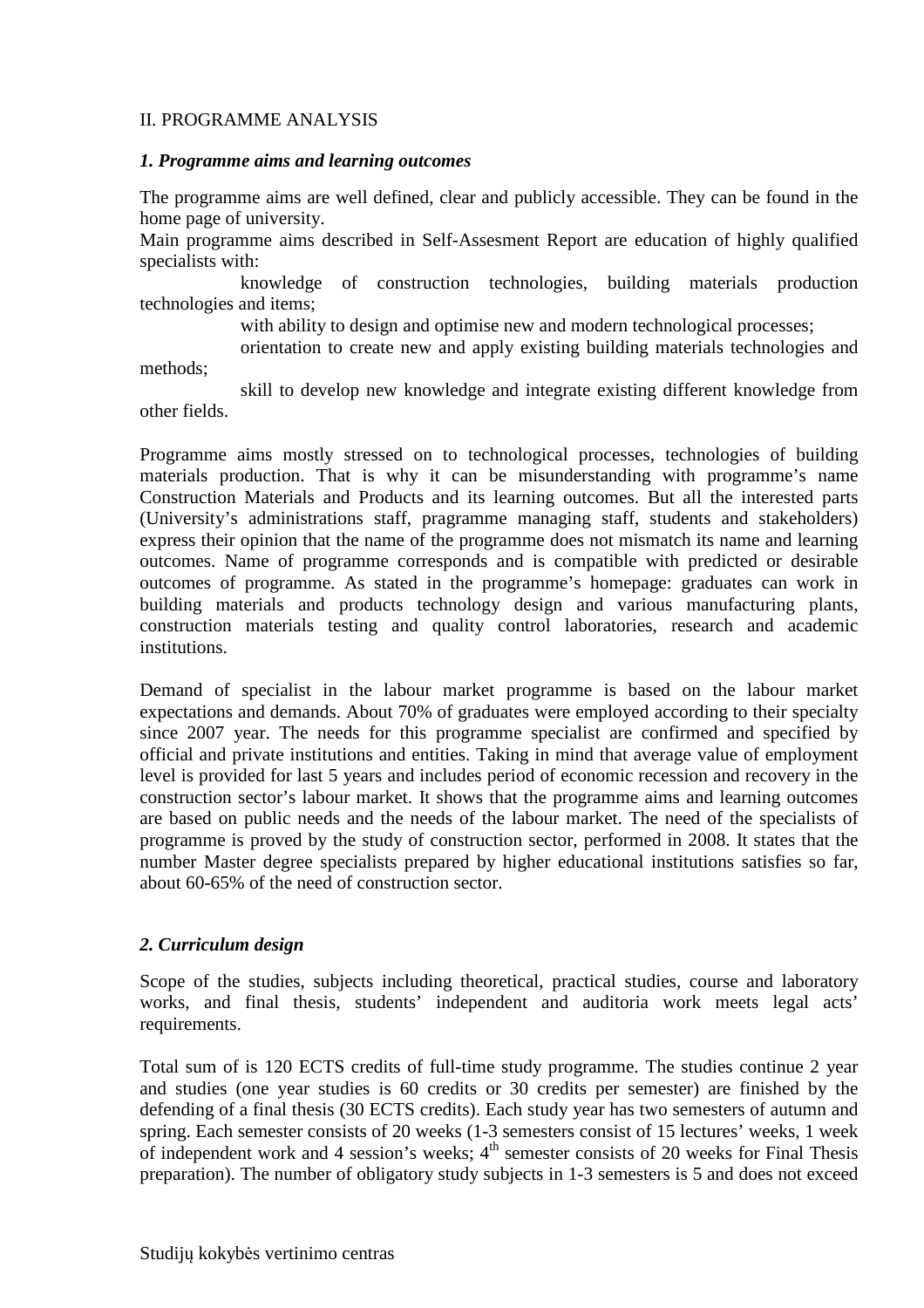legal requirements and includes not more than 5 session's exams. There are 4 obligated studies in 1-2 semester and one option that can be selected from 3 alternatives.

Some of elective subjects have not been chosen by the students for 5 or more years (Risk-Based Design, Quality Management Systems, Structures of Forms and Shuttering, Materials of Modified Structures). These subjects teaching lecturers argued this state because of students' choice to learn more easy subjects, willingness not to select more complicated ones. Students mentioned that in their department it is common to choose elective module more related to their subject of studies and department's staff asks to select one or another subject. Department's staff explain situation with non-popular elective subjects in the way that University's rules obligate to provide corresponding number of subjects that students can chose to make their study process more flexible and applied to their needs. Experts' opinion is that the existence of non-popular subjects does not provide necessary flexibility of study process. Students do not want to select these subjects (for various reasons) and cannot choose another subject because of its absence in study program.

The programme includes 6 course works that are part of the learning subject. Not more than 2 works per semester are planned. The last semester continues 13 weeks and organised for students to prepare, register and defend final thesis which is also prepared and controlled by the department during 1-3 semesters. The total number of auditoria and laboratory hours teaching is 3200 and 405 of them are planned for lectures; 44 hours for laboratory works. This also meets the legal requirements of minimal contact training duration.

Study subjects are spread enough and their themes and contents are not repetitive and consistent with the type and level of the studies.

The content of the programme reflects the latest achievements in science and technologies. The programme's main aims are to provide ability to design and optimise, create new and apply existing materials. According to the teaching staff a lot of attention is stressed to utilisation of industry wastes through their usage in new materials, products, their production and technology process. This stressing can be found in the subjects and names of Final Theses, in the programme running department's staff research work.

Although laboratory works meets legal acts and their requirements by the number of hours to ensure learning outcomes expected by programme's organising institution and employing organisation. But there are lack of laboratory works in main programme subjects (as example: Structure of Alumosilicate Materialas and Their Properties, Polymeric Building Materials and Products) directly related with the programme aims and learning outcomes. Students and lecturers prefer to extend number of subjects with laboratory works. It was mentioned by the staff that Aliumosilicate Materials and Their Properties subject included laboratory works bur after last revision of study programme laboratory works were eliminated. Students mentioned that would like also to know and to observe how testing methods that are described in Testing Methods of Building Materials subject can be performed and/or applied in practice.

There is a lack of methodological resources for main subjects. Even the only study that implements laboratory activities has not methodological literature for these works.

Alumni and other stakeholders expressed their wishes to make laboratory works more related to the production or building site, to be more practically applicable (ex. defectology). They mentioned that part of the information that students get not related with business requirements and they would like to propose programme managing staff introduce in the programme enterprise management subject.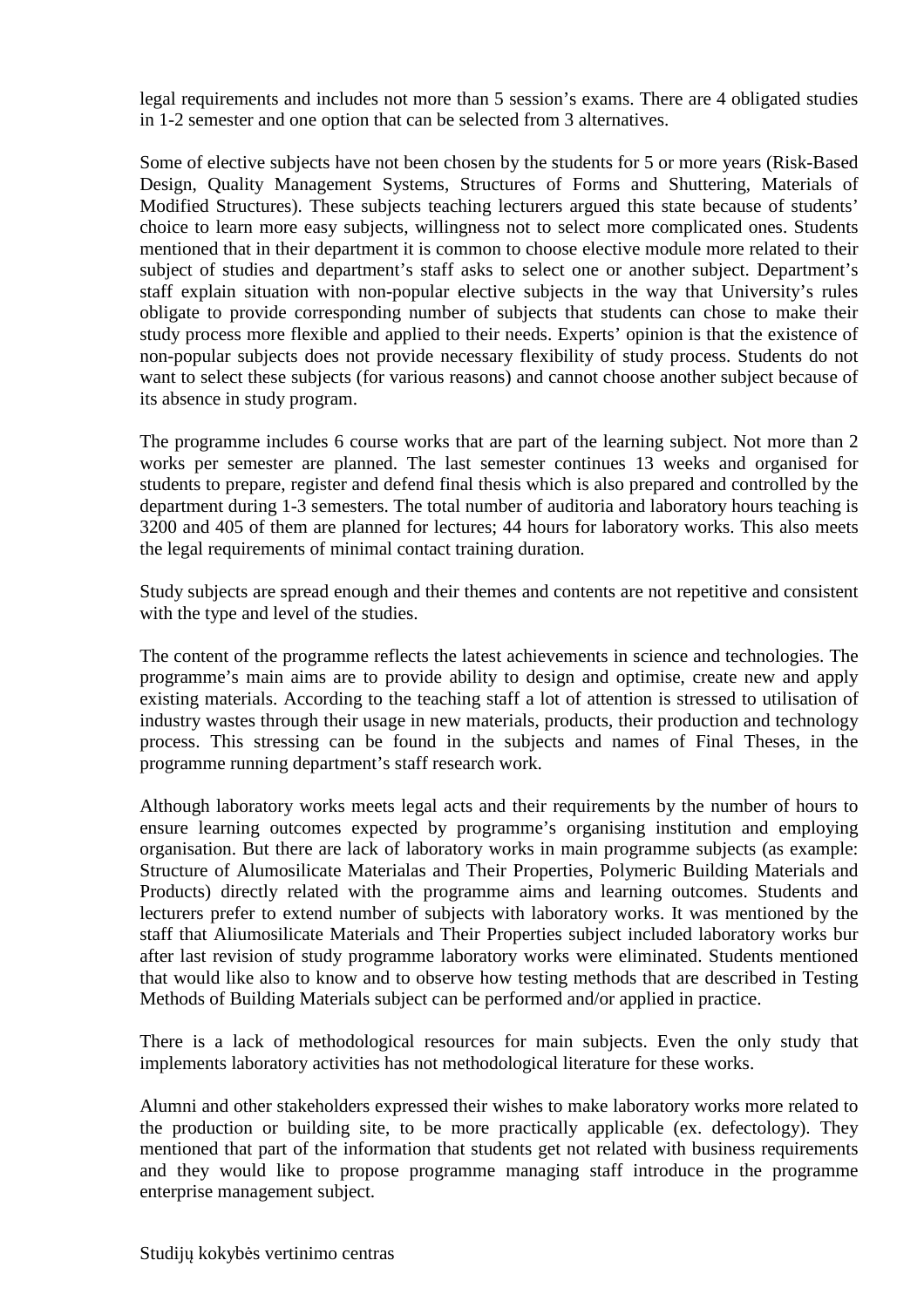#### *3. Staff*

Generally the study programme and teaching staff are provided by the staff meeting legal requirements and exceed expectations.

As stated in Summary of Self-Assessment 14 (5 Prof. dr., 9 Assoc. prof. dr.) (in The List of Teachers says that there are 14 persons involved in the programme, but Summary's Self-Assessment table 2 states that total number of staff is 16: 5 professors, 10 associated professors and 1 assistant teach in the programme). Programme's lecturers participating in the programme *Construction Materials and Products* are average 23 year pedagogical experience and are quite active in with methodological and scientific publications and improve their qualification and knowledge during study visits, performing and implementing ordered works and international projects, participating in various activities. It is shows that teaching staff can develop their professional skills necessary for the provision of programme*.* 

The qualifications of the teaching staff are adequate to ensure learning outcomes.

Almost all of lecturers are full-time employed with average age 48 year with. More than 80% are from 40 to 60 years old.

Programme's lecturers Full-text articles, conference reports, books, statistics and bibliographic documents can be found in Electronic databases. Although teaching staff turnover is able to ensure an adequate provision of the programme and fulfill all legal requirements to occupy their positions, but the amount of academic and research activities publishing their research and academic works in leading international and local journals, participating in conferences and symposiums could be improved in future. University took 10th place in Europe and the 1st place in Lithuania by teachers leaving to read lectures between teachers participating in ERASMUS higher education institutions, but it is not clear how many programme's lecturers, how often and for how long have been involved in ERASMUS programme last few year.

The programme's teaching staff is involved in research work directly related to the study programme by supervising of Final Thesis, performing of ordered researches, researching and developing of waste appliance for utilisation with new developed materials and products by improving their physical and mechanical properties, publishing their results in articles and presenting in conferences, seminars and symposiums.

The technical staff in laboratories (in university and also in Thermal Insulation institute) are well qualified to service technical equipment and participates in the study process with helping to manage equipments during test, investigation or other students' research work.

#### *4. Facilities and learning resources*

There are sufficient auditoria rooms for streaming lectures, exercises and laboratories for laboratory work. The number of master students in the class is no more than 15, and therefore the number of installed workplaces in the laboratories is sufficient and there is no need to divide the academic group into subgroups.

Master students can perform research for their master thesis in the laboratories at the agreed time. Individual tasks students can perform in the reading room of the library which is opened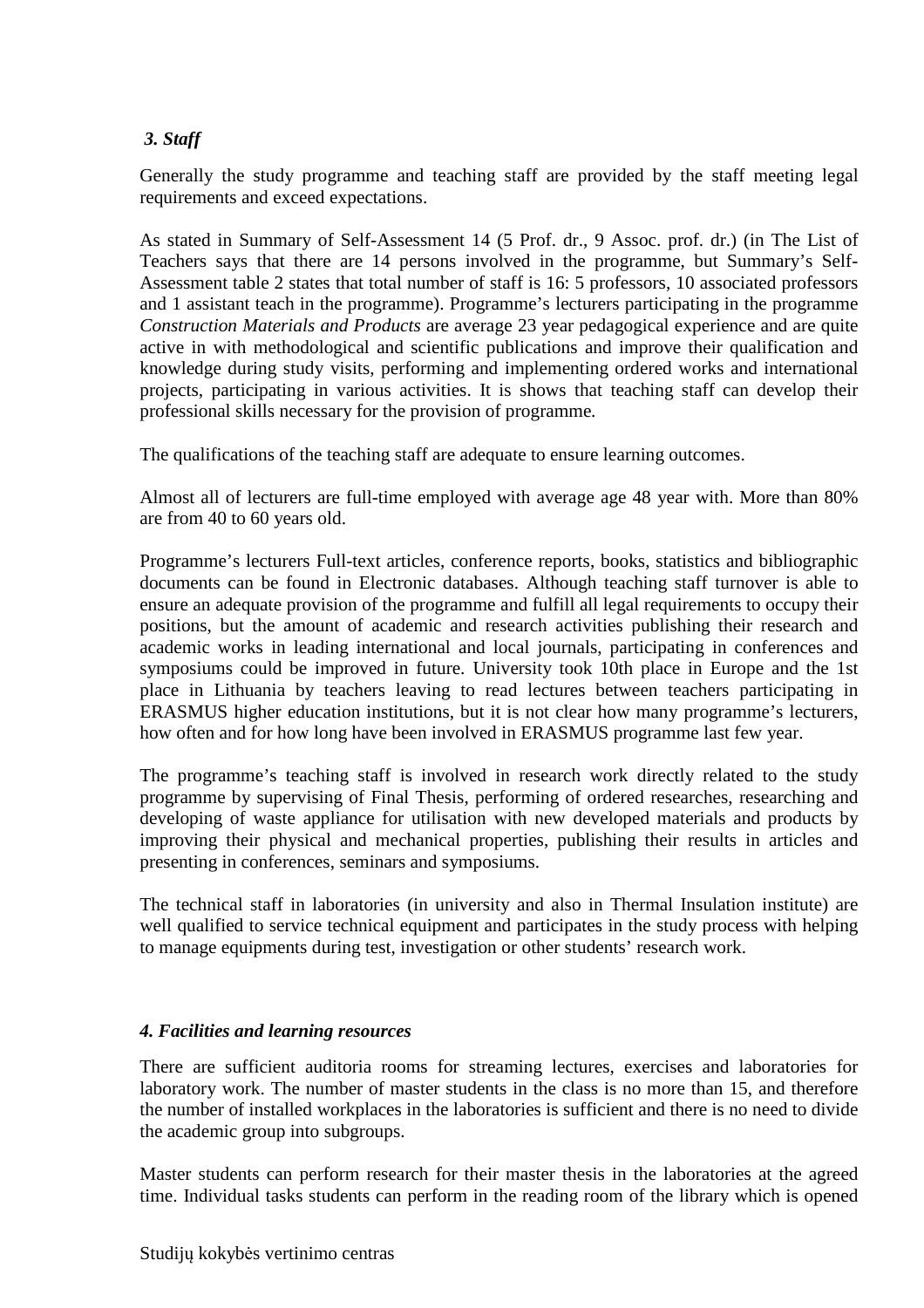from 9 till 21 (depends on the purpose of service). For individual and independent tasks students can use the University's or library's specialised room where all of computers equipped with standard software packages. Library also provides printing, scanning and binding services. Students have a possibility to work with specific software such as STAAD Pro, AutoDesk's and Bentley's products, Sistela, MathLab etc. as that they need for their studies and final works. Besides common workplaces student have workplaces in department and laboratory. University has wireless internet access and in fixed locations can be reachable for the students.

University has access to 23 prescribed databases such as Cambridge Journals Online, EBSCO, Emerald eJournals Collection, IOP Publishing, Oxford University Reference and Press Journals , Springer LINK, Taylor & Francis that allows access to sources where students can find specific literature that they need in their studies.

Teaching materials as textbooks, books, periodical publications, databases are in most cases accessible. Some of the additional and especially of main literature sources stated in the descriptions of study subjects cannot be fined in methodological rooms of the faculty and the department either in University's library or other state's libraries (as example in Theory and Methods of Optimization in Technics, Materials and Items for Modernization of Buildings studies subjects descriptions). It is necessity to have at least one copy of these books in University's library or to make electronic copy with all copyrights and place in University's server with free access for students, or to replace books with other adequate sources that can be easily accessed.

Laboratory works and final works of master study programme are performed in University's laboratory and laboratories of the Institute of Thermal Insulation where students can conduct experiments related with research and development of mortars, binding and insulation materials, investigate building structures for their energy efficiency. Laboratories are equipped with the necessary equipment and materials needed, taking into account the number of students. Although annually new laboratory equipment is purchased, the latest and most modern equipment is difficult to obtain. The main obstacle is limited financial capacity of University.

#### *5. Study process and student assessment*

The admission requirements are public and well founded and can be found in University's homepage and described in Summary of Self-Assessment and it is quite clear what kind of education you need beforehand to enrol into this study programme. The admission system is understandable for students. It was said during the on site visit.

The organization of the study is really good. Students understand their learning outcomes and their study programme aims. Supervision of the master thesis is excellent, because they have at least two staff members that help them in their work. The aim of the study programme is understandable for students. They get good information on what they are going to study and what kind of job opportunities they are going to have.

Students are encouraged to participate in different activities. They are taken into different commercial institutions and production sites where they can practically see their field applications. Students expressed opinion that they would like and need more practical visits to industry like ones described above. Also they felt a need for more practical activities in their subjects. University has different student organisations that encourage students to participate in their work. The department has a lot of equipment that students can use in their final thesis.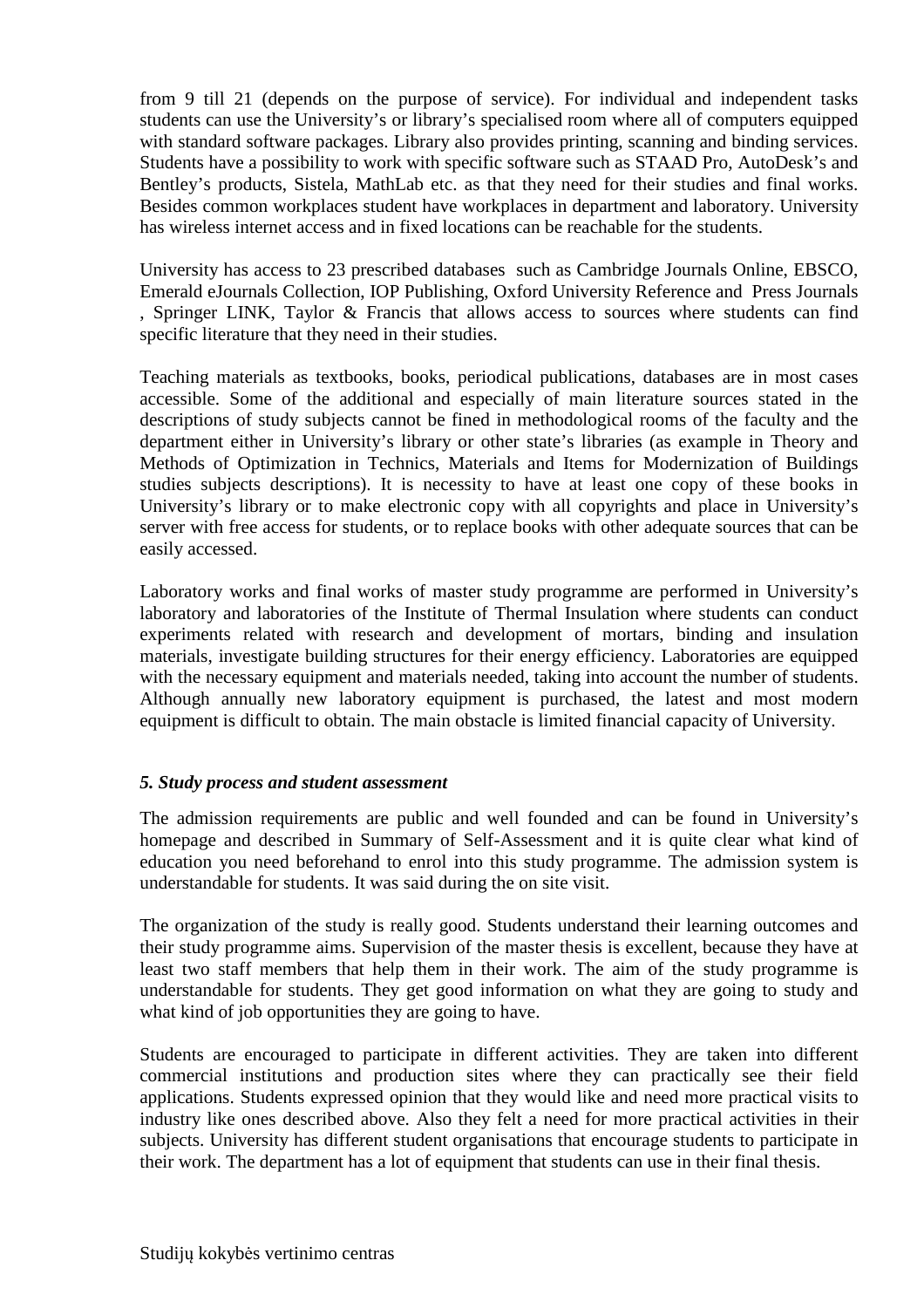Students have opportunities to participate in student mobility programmes Participation level in these programmes (mostly in ERASMUS) of the Building Materials Department one of the largest in University, but mostly during first level studies (Bachelor degree). They mentioned that due to their employment they could not go study abroad.

An assessment system of student's performance is clear since relations of assessment criteria with the planned study outcomes are common throughout the study programme. The Programme includes the following accounting types: exam, course project, course work, and thesis. Studies' results of the assessment criteria and procedures are published in University's website, also in Web site created in 2009 for students , Mano.vgtu".

The lecturers are involved in quality assessment and improvement. Programme's managing department checks students' attendance, self-study course tasks and preparation of draft analysis and involved in curriculum evaluation of the quality assessment of the lecturers and develops, modifies new and existing programmes to meet the expectations of all participants in the programme.

Programme's studies teachers and final thesis supervisors constantly and continually provide assistance and consult students, who have consultation opportunities during duty hours and prepared consultation schedule, by phone or e-mail.

University ensures an adequate level of academic and social support. All interested persons may obtain information about all programmes. The most important information related to studies is provided on the Univeristy's website. Information is also available on department notice boards and displays. The students of the programme can participate in various sport, art activities and other University social life.

There is no information about students' accommodations, canteens, provided living services by University, their price level etc.

Statistic of graduates' employment level shows that main part graduates employed according their specialty and their professional activities meets the programme providers' expectations as main expectation is to educate highly qualified competitive specialists. Students also have possibility to work part or full time because of the flexible studies' schedule according their needs.

#### *6. Programme management*

The main University's internal structures to ensure the quality at university level are the Senate and Rector and in the faculty level - the Faculty Board and the Dean. Programmes managing departments also participate in development, improvement and updating of master degree programmes or their specialisations in the programme.

Main stakeholders are the building industry companies represented by Building Industry Association, employers' representatives and a faculty study committee. During the meetings is discussing students' practical training with a focus on graduating student's study and practical skills. Stakeholders have possibility and participate in education by providing lectures about novelties in their business, advice theme of the final work concentrated more on the practical application of specific practical problems, make specific proposals to improve the content of the studies.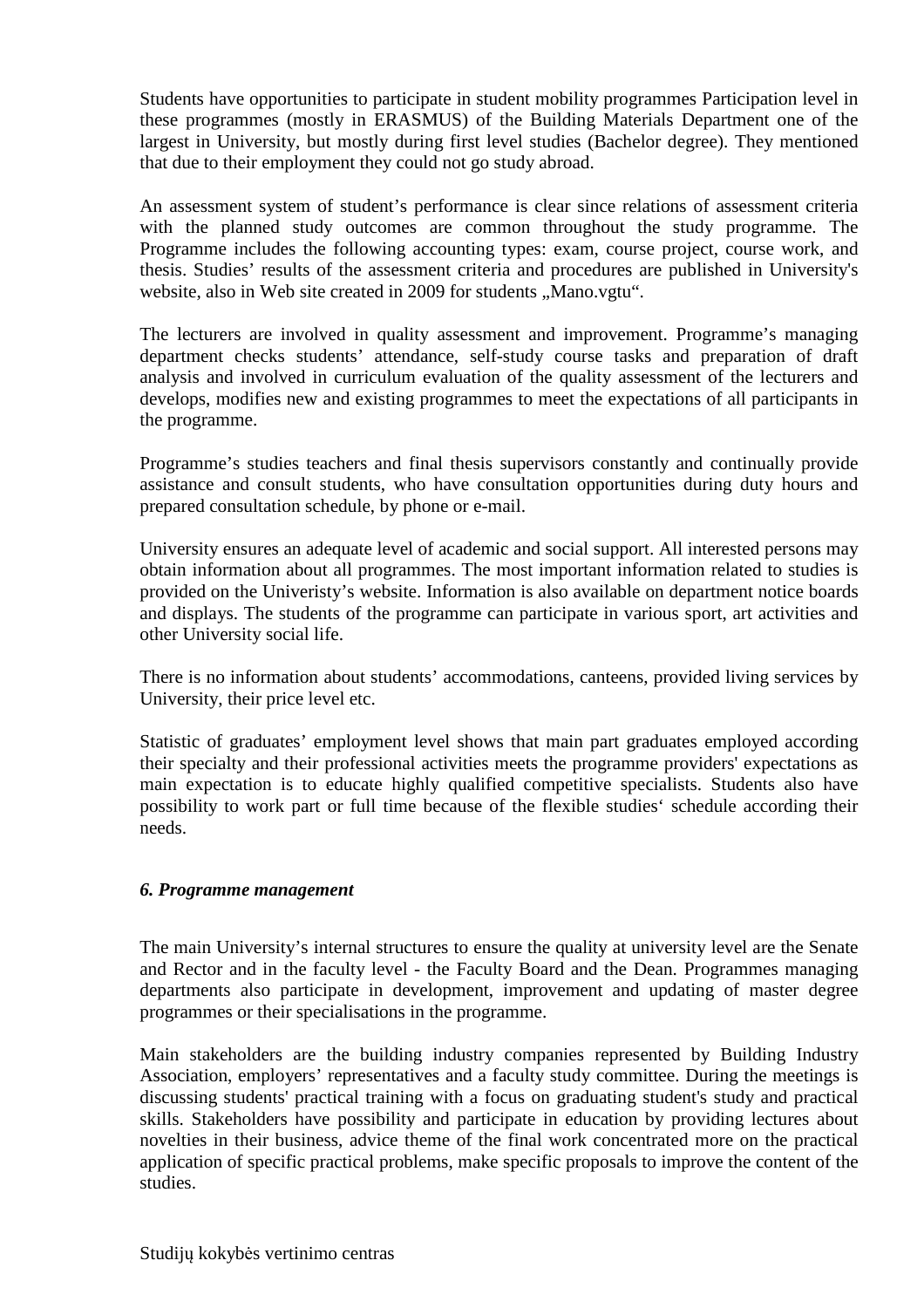Programme managing department carry out SMD Alumni Club (Alumni) activities and its members participate in improving of training, workshops and subjects programmes, offer actual topics and problems for final theses.

It was mentioned by stakeholders that they would like to have discussion about possibility to revise programme's content of subjects and as example to provide for Fundamentals of Research an Innovation, Theory of Methods of Optimisation in Techniques subjects elective status, to make subject Quality Management Systems compulsory for students and implement quality principles in programme's all main subjects.

Stakeholders were involved the preparation of Self Assessment Report but nobody from them participates in the study programme quality committee.

Students can and participate in quality assurance and improvement through Student Representation Office in Faculty Council members and influence deep academic and social problems, implement them by various methods that improve the studies' quality. But they do not have their representative from Master studies in the Student Representation Office.

An automated survey system is installed in the University which aim is give the assess students' opinions or views on issues, the quality of teaching, the subject of practical use. Summary of these opinions can improve curriculum, programme and teaching subjects. But students do not feel that estimation of subjects and lecturers, and their opinion is taking into account by the department and teaching staff (as example: students for several previous years asked department's staff to change lecturer of Computer Aid Design subject because of his "not pedagogical behavior with students during the lectures", but noting have been changed for several years).

Students have also opportunity to explain their opinion and expectations and propose, suggest ways of improving the quality of higher education in periodical meetings organized by a deans and student groups.

On the other hand, the quality assurance needs improvement. No current student (from master's level) is involved in the study programme committee. And the automatic survey system about the study quality and students view is not taken into the account from the department (that was the general view of the students).

The lecturers also involved in higher education quality assessment and improvement. Lecturers meet with students during lectures and after them during duty time and discuss education quality and student problems. In the periodical department meetings staff is discussing educational issues, programme's and study subjects' improvement proposals, marketing issues. Department staff is also involved in evaluation of their colleagues' quality assessment, discussing shortcomings and develop new programmes to rectify, modify existing programmes to meet programme's participants' expectations.

The programme coordinators have close and systematic cooperation with other departments to realise and help implement a programme of study. The lecturers are responsible for their studies' quality personally but the main responsibility for the quality of the programme lies with the programme managing group.

The programme managing department constantly takes care of the teaching quality, and renewal of modules and study programme. All lecturers of the department participate in the process of the programme renewal.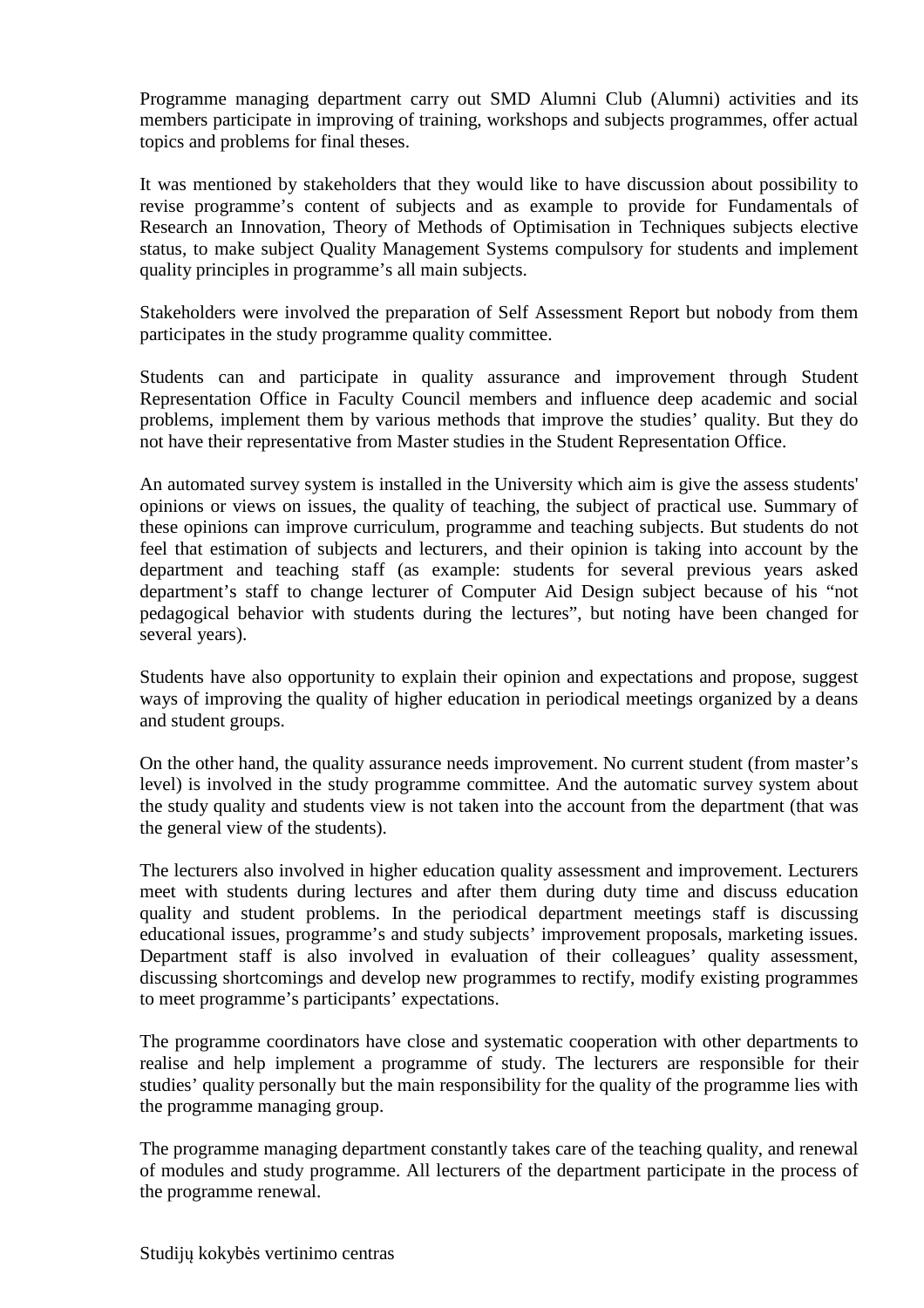University's academic programmes and quality assurance process described in the various levels of documentation: University's vision, mission, values and objectives of education and training in quality management system model description; common university procedures, department policy; quality and description of procedures books of sub-divisions, accredited laboratories; description of studies' programmes. Implementation of quality standards ensured through internal quality audits.

#### Programme's information, such as:

achievements and other students data, final works topics, teachers mobility statistics, data on educational laboratories and equipment, practices, databases, recommendations of social members, stakeholders, observations of students and graduates in the survey responses, is systematically collected and analysed to ensure and improve programme's quality. The internal quality assurance measures are effective and efficient.

#### III. RECOMMENDATIONS

- 1. To revise list of elective subject and to eliminate non-popular such as Risk-Based Design, Structures of Forms and Shutterings.
- 2. To introduce new subject or subjects related with enterprise's management and other subject closely related to the programme name and aims.
- 3. To make subject Quality Management Systems compulsory for students, as it is directly and close related with students outcomes and stakeholders expectations. And ensure that quality principles would be implemented in all main subject related to the programme's name, aims', learning outcomes', students' and stakeholders' expectations.
- 4. To organise laboratory works in these subjects:
	- Structure of Aliumosilicate Materials and Their Properties,
	- **•** Polymeric Building Materials and Products. as they closely related with the main aims, learning outcomes and employers' expectations.
- 5. To provide possibility for students to improve their practical knowledge during lectures of Testing Methods of Building Materials with laboratory works and/or visual observation and/or practical appliance in production/building sites.
- 6. To analyse and discuss with students and stakeholders about necessity to have compulsory subjects Fundamentals of Research an Innovation, Theory of Methods of Optimisation in Technics in the programme content and opportunity to make them elective.
- 7. To provide possibility for students to choose subject without straight recommendations from teaching and department's staff.
- 8. To stress more attention to practical appliance of knowledge, organisation of internships, orientation and relation of laboratory works to field/site/industrial applications. Students opinion and evaluation of subjects' and lecturers' must be constantly revised and taken into account with obligated meeting with students, teachings and programme managing staffs.
- 9. Study modules need to be reviewed to ensure that use newest foreign and/or local bibliography in organisation of each study. All literature sources that are used in bibliography should be not older than 15 years and department managing the programme need to have at least one copy of each in methodological room. Literature that cannot be found in methodological room, University library should be eliminated from study's bibliography.
- 10. Lecturers' and students' mobility programmes need to be organised more attractive and compatible with the main part or full time work. Programme's managing department needs variously support and develop exchange programme.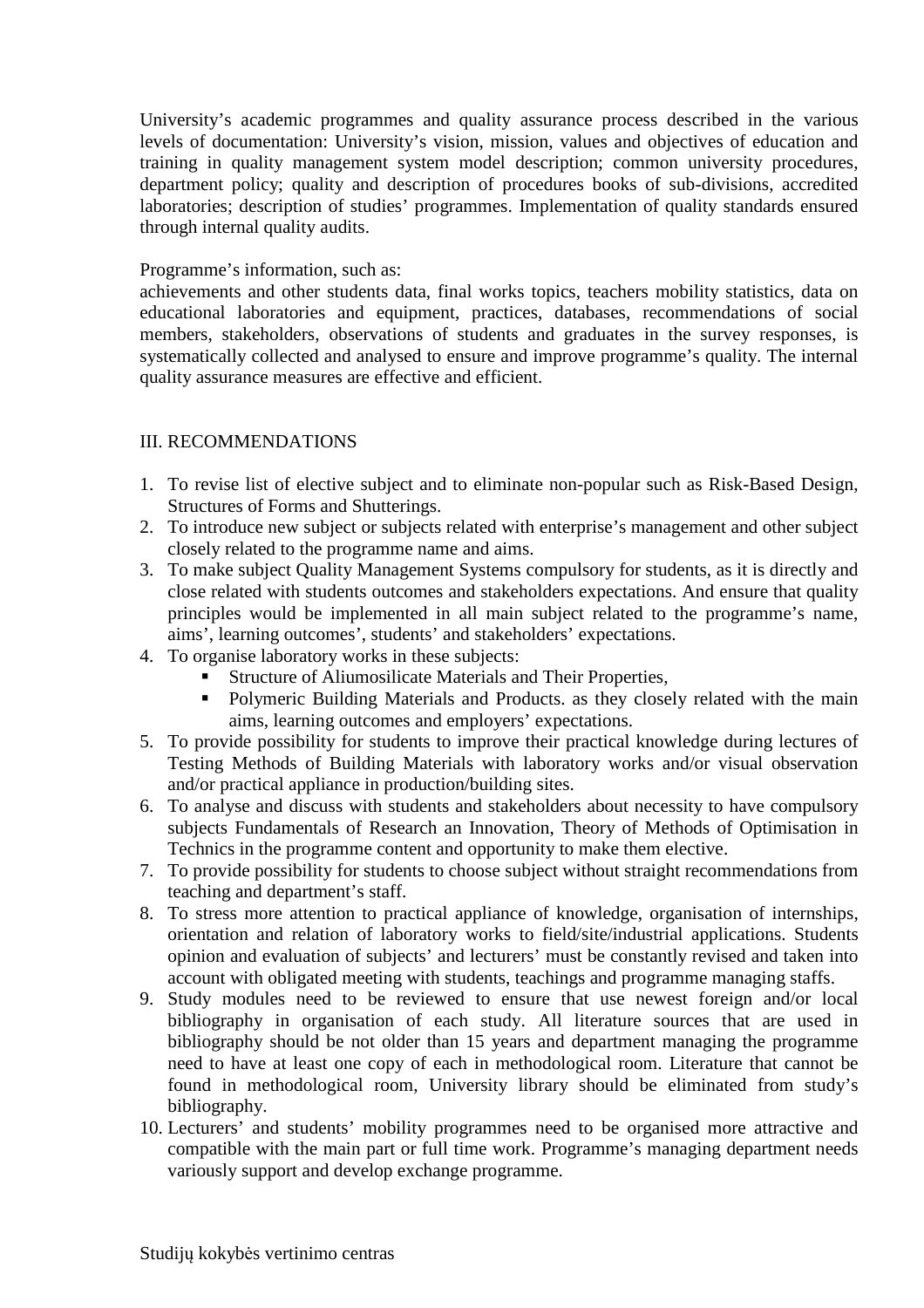11. Process of the study programme and the whole process of the studies could be managed more flexible, constantly improving programme by introducing of subjects that deals with novel materials, technologies and techniques to meet study regulations prestigious European universities programmes. Constant dialog with stakeholders could ensure proper outcomes and meet market and employers' expectations and demands.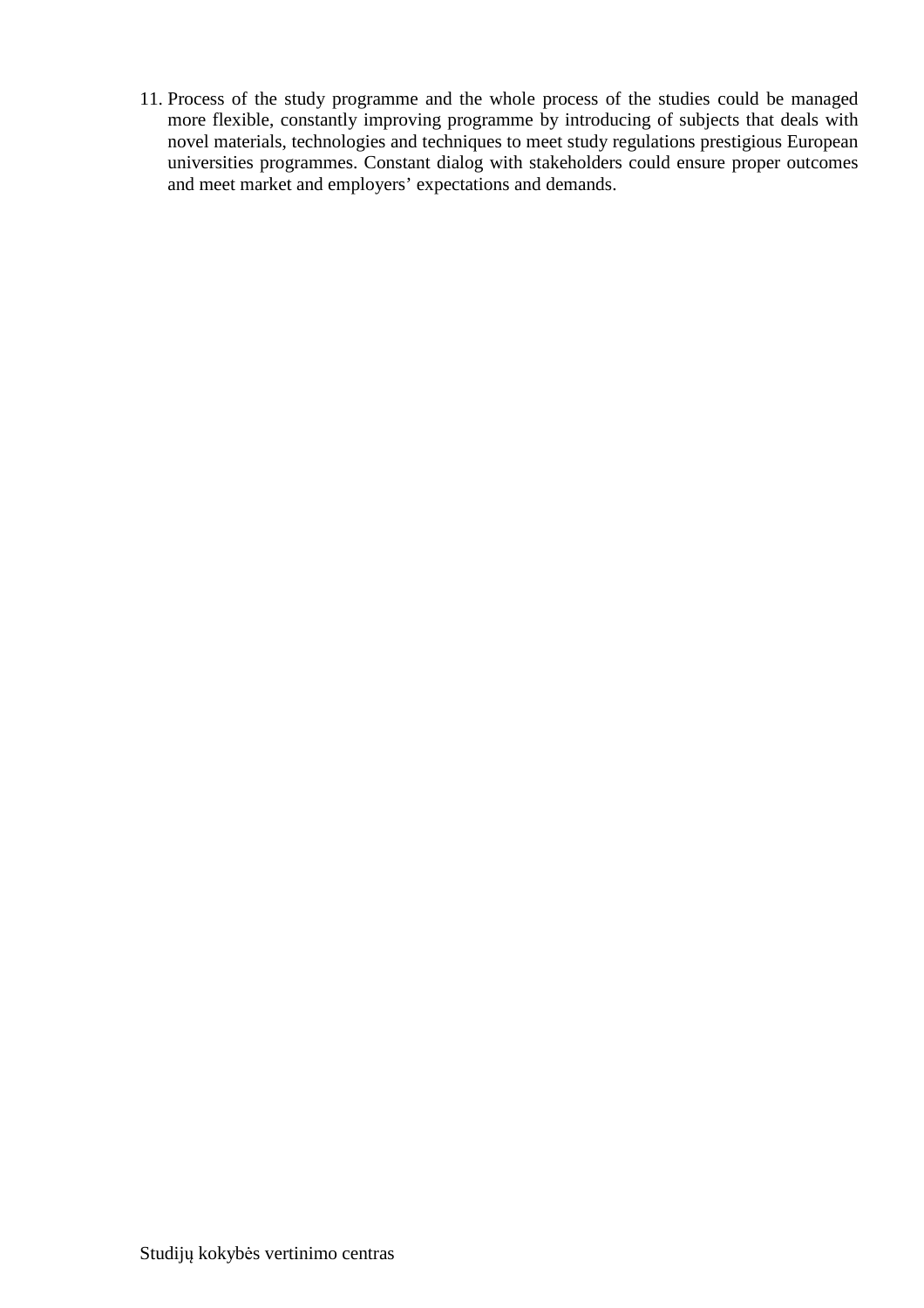#### IV. SUMMARY

The title – name of the programme corresponds to curriculum, programme aims and learning outcomes majority of which are related to production and technology that match the type and level of studies and it was also confirmed by students and stakeholders. All parts (stakeholders, alumni, student and teaching staff) are convinced that programme is based on professional requirements, public and labour market needs. Experts' opinion is that Curriculum design meets legal requirements and the scope of the programme is sufficient to ensure learning outcomes. Research outcomes as publications and performed works show that programmes' teaching staff well involved in the research work which is directly related to the programme and is able to ensure stakeholders', students' expectations and industry needs. Their experience and qualification meet well the programme aims and is enough to ensure learning outcomes. Laboratories where students can make their research works are very well equipped and their testing, measuring, calculation and other equipments and tools corresponds requirements of modern laboratory.

Commonly students satisfied with flexible studies' schedule, their benefits from visits to manufactures, production sites and content of the programme. Alumni and employers satisfied with theoretical knowledge of graduates but they would prefer to be more involved in programme management and quality assurance and to make the programme more related to practical issues. There is the need for all parts (students, stakeholders, alumni, programme teaching and managing staffs) to have brief discussion with programme managing staff about necessity to move few subjects from selective to compulsory, some from compulsory to elective and some elective subjects need to be updated or changed by more attractive and related to the name, aims and learning outcomes of programme to correspond students' and stakeholders' expectations end needs. Stakeholders, students and teaching staff prefer to extend number of subject with laboratory works directly related with the programme aims and learning outcomes.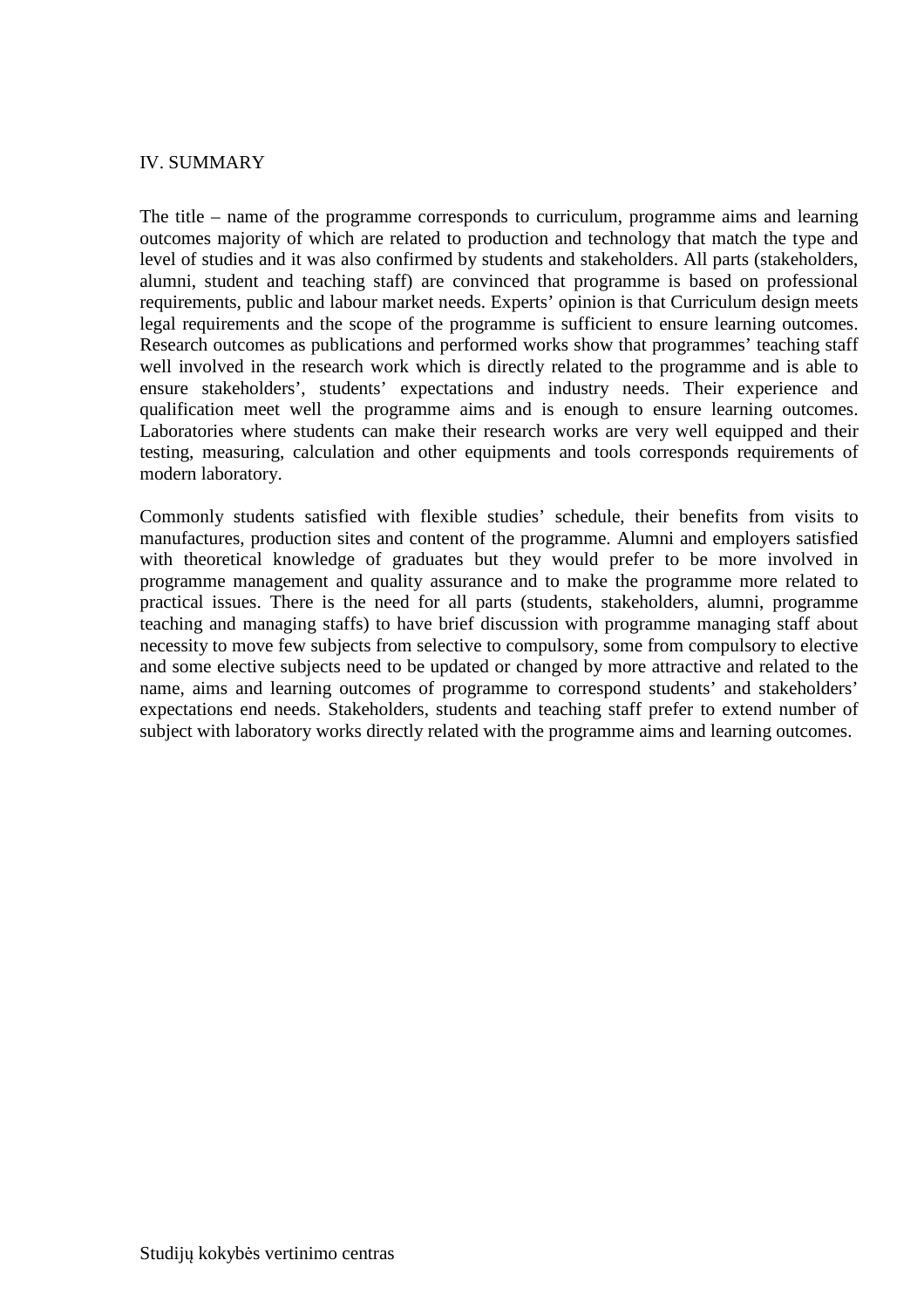#### V. GENERAL ASSESSMENT

The study programme *Construction Materials and Products* (state code – 621J82001) at Vilnius Gediminas Technical University is given **positive** evaluation.

| No.              | <b>Evaluation Area</b>                                                                                     | <b>Evaluation Area</b><br>in Points* |
|------------------|------------------------------------------------------------------------------------------------------------|--------------------------------------|
|                  | Programme aims and learning outcomes                                                                       |                                      |
| 2.               | Curriculum design                                                                                          |                                      |
| 3.               | <b>Staff</b>                                                                                               |                                      |
| $\overline{4}$ . | Material resources                                                                                         |                                      |
| 5.               | Study process and assessment (student admission, study process<br>student support, achievement assessment) | 4                                    |
| 6.               | Programme management (programme administration, internal quality<br>assurance)                             |                                      |
|                  | <b>Total:</b>                                                                                              |                                      |

*Study programme assessment in points by evaluation areas*.

\*1 (unsatisfactory) - there are essential shortcomings that must be eliminated;

2 (satisfactory) - meets the established minimum requirements, needs improvement;

3 (good) - the field develops systematically, has distinctive features;

4 (very good) - the field is exceptionally good.

Grupės vadovas: Team leader: Prof. Allan Asworth

Grupės nariai:

Team members: Prof. Dr.-Ing. Andreas Rolf Gustav Jahr Asoc. Prof. Dr. Dalia Čikotienė Dr. Artiomas Kuranovas Paulius Simanavičius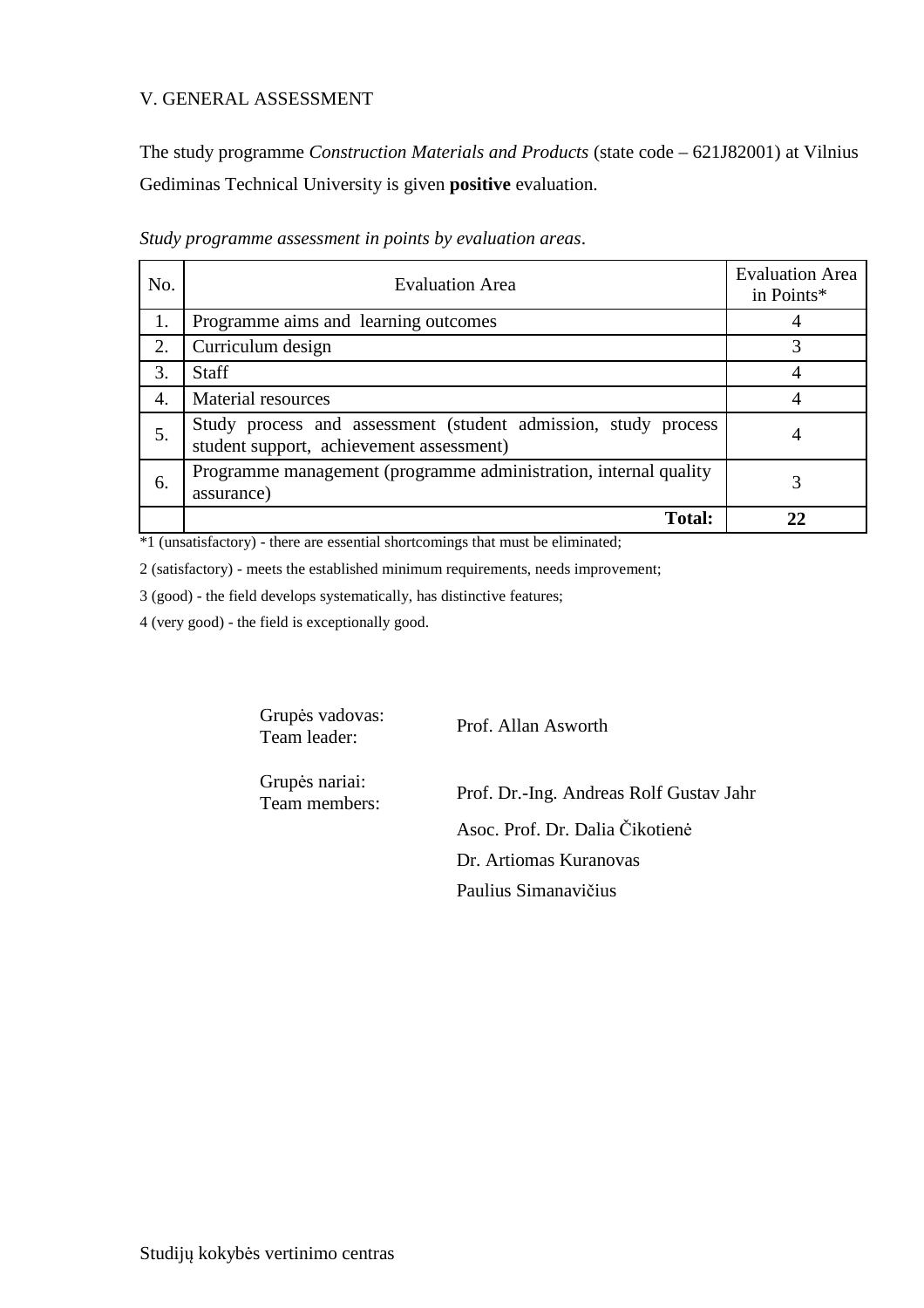#### **Santraukos vertimas iš anglų kalbos**

#### **<...>**

#### **V. APIBENDRINAMASIS ĮVERTINIMAS**

Vilniaus Gedimino technikos universiteto studijų programa *Statybos medžiagos ir dirbiniai* (valstybinis kodas – 621J82001) vertinama **teigiamai**.

| Eil. | Vertinimo sritis                                 | <b>Srities</b> |
|------|--------------------------------------------------|----------------|
| Nr.  |                                                  | įvertinimas,   |
|      |                                                  | balais*        |
| 1.   | Programos tikslai ir numatomi studijų rezultatai | $\overline{4}$ |
| 2.   | Programos sandara                                | 3              |
| 3.   | Personalas                                       | $\overline{4}$ |
| 4.   | Materialieji ištekliai                           | $\overline{4}$ |
| 5.   | Studijų eiga ir jos vertinimas                   | $\overline{4}$ |
| 6.   | Programos vadyba                                 | 3              |
|      | Iš viso:                                         | 22             |

\* 1 - Nepatenkinamai (yra esminių trūkumų, kuriuos būtina pašalinti)

2 - Patenkinamai (tenkina minimalius reikalavimus, reikia tobulinti)

3 - Gerai (sistemiškai plėtojama sritis, turi savitų bruožų)

4 - Labai gerai (sritis yra išskirtinė)

#### **IV. SANTRAUKA**

Programos pavadinimas atitinka jos turinį, tikslus ir studijų rezultatus, kurių dauguma yra susiję su gamyba ir technologijomis, atitinkančiomis studijų tipą ir lygį – tai patvirtino studentai ir socialiniai partneriai. Visos šalys (socialiniai partneriai, absolventai, studentai ir dėstytojai) yra įsitikinę, kad programa pagrįsta profesiniais reikalavimais, visuomenės ir darbo rinkos poreikiais. Ekspertų nuomone, programos sandara atitinka teisinius reikalavimus, o jos tikslas yra pakankamas studijų rezultatams užtikrinti. Publikuojami tyrimų rezultatai ir atlikti darbai rodo, kad programos dėstytojai yra labai įsitraukę į tiesiogiai susijusią tiriamąją veiklą, todėl gali patenkinti socialinių partnerių, studentų lūkesčius ir pramonės reikmes. Jų patirtis ir kvalifikacija puikiai dera su programos tikslais, jų pakanka studijų rezultatams užtikrinti. Laboratorijos, kuriose studentai gali atlikti tiriamuosius darbus, yra labai gerai įrengtos, o bandymų, matavimų bei skaičiavimų įranga atitinka šiuolaikinių laboratorijų reikalavimus.

Studentai paprastai yra patenkinti lanksčiu studijų tvarkaraščiu, išvykų į fabrikus ir gamybos vietas nauda, programos turiniu. Absolventai ir darbdaviai patenkinti baigusiųjų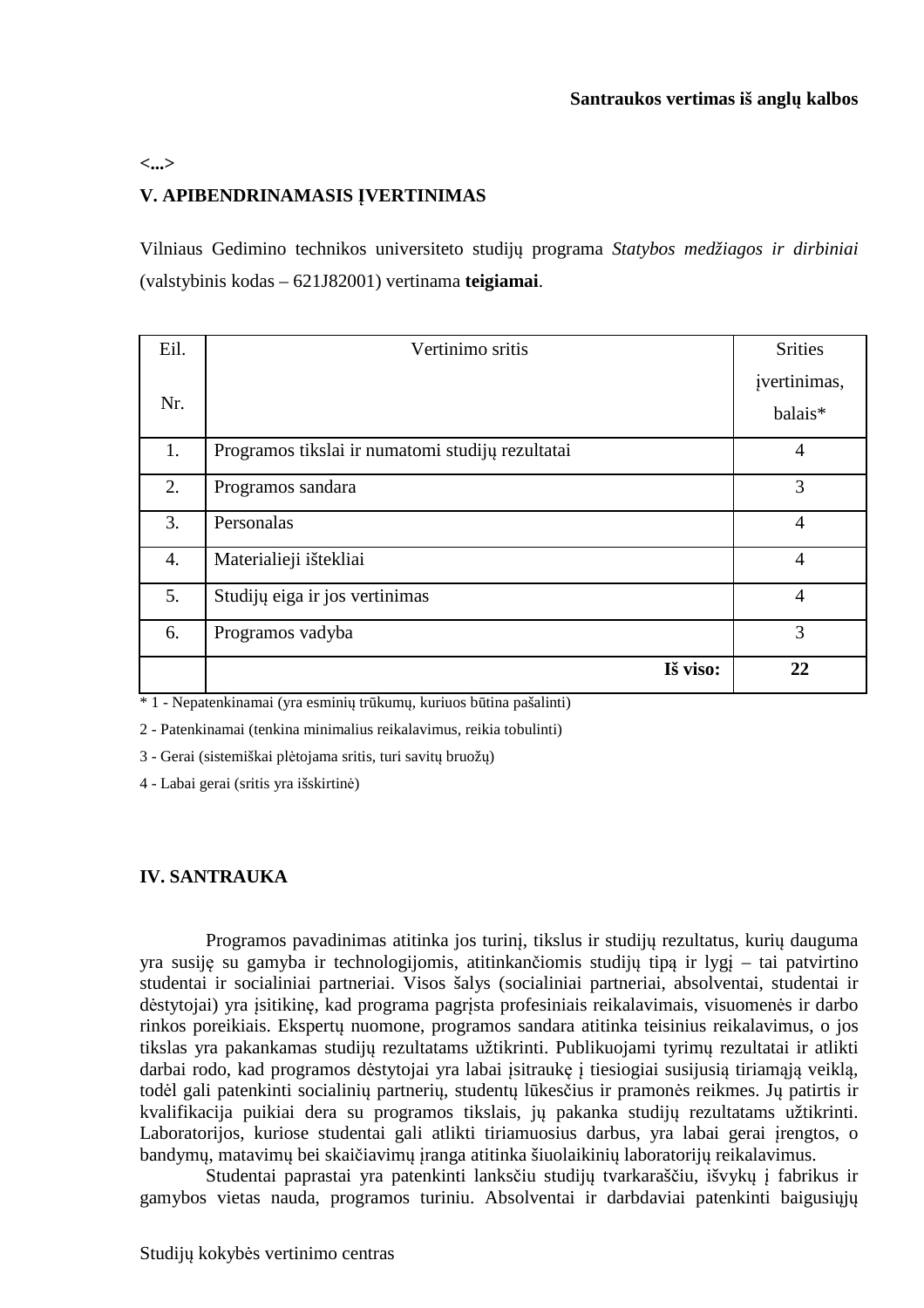teorinėmis žiniomis, bet pageidautų būti labiau įtraukti į programos vadybą ir kokybės užtikrinimą, kad programa būtų dar labiau susieta su praktiniais klausimais. Visos šalys (studentai, socialiniai partneriai, absolventai, programos dėstytojai ir vadybos personalas) išreiškė norą su programos vadybos personalu trumpai aptarti būtinybę perkelti kelis dalykus iš pasirenkamųjų į privalomuosius, kitus – iš privalomųjų į pasirenkamuosius, o kai kuriuos pasirenkamuosius dalykus atnaujinti arba pakeisti patrauklesniais, vadovaujantis programos pavadinimu, tikslais ir studijų rezultatais, kurie turėtų labiau atitikti studentų ir socialinių partnerių lūkesčius ir poreikius. Socialiniai partneriai, studentai dėstytojai pageidauja didesnio dalykų skaičiaus su laboratoriniais darbais, kurie būtų tiesiogiai susiję su programos tikslais ir studijų rezultatais.

#### **III. REKOMENDACIJOS**

- 1. Reikia peržiūrėti pasirenkamųjų dalykų sąrašą ir panaikinti tokius nepopuliarius dalykus kaip "Rizikos įvertinimu grįstas dizainas", "Formų ir klojinių struktūros".
- 2. Reikia įtraukti naujų dalykų, susijusių su įmonių valdymu, ir kitų dalykų, glaudžiai susijusių su programos pavadinimu ir tikslais.
- 3. Dalykas "Kokybės vadybos sistemos" turi būti privalomas visiems studentams, nes jis yra tiesiogiai ir glaudžiai susijęs su studentų rezultatais ir socialinių partnerių lūkesčiais. Būtina užtikrinti, kad kokybės principai būtų įgyvendinami visuose pagrindiniuose dalykuose, susijusiuose su programos pavadinimu, tikslais, studijų rezultatais, studentų ir socialinių partnerių lūkesčiais.
- 4. Reikia organizuoti šių dalykų laboratorinius darbus:
	- "Aliuminio silikatų struktūros medžiagos ir jų savybės.
	- "Polimerinės statybinės medžiagos ir produktai".

Šie dalykai yra glaudžiai susiję su pagrindiniais tikslais, studijų rezultatais ir darbdavių

lūkesčiais.

- 5. Reikia suteikti studentams galimybę patobulinti praktines žinias dalyko "Statybinių medžiagų bandymo metodai" paskaitose su laboratoriniais darbais, vaizdo stebėjimais arba praktiniu pritaikymu gamybos ir statybos vietose.
- 6. Reikia išanalizuoti ir su studentais bei socialiniais partneriais aptarti būtinybę įtraukti tokius privalomuosius dalykus kaip "Tyrimų ir inovacijų pagrindai" bei "Optimizacijos technikoje metodų teorija" į programos turinį ir galimybę padaryti juos pasirenkamaisiais.
- 7. Reikia suteikti studentams galimybę pasirinkti dalykus be tiesioginių dėstytojų ir katedros darbuotojų rekomendacijų.
- 8. Reikia daugiau dėmesio skirti praktiniam žinių pritaikymui, stipendijų organizavimui, orientavimui ir laboratorinių darbų ryšiui su srities, gamybos ar statybos vietų, pramoniniu pritaikymu. Studentų nuomonė ir dalykų bei lektorių įvertinimas privalo būti nuolat peržiūrimas, į jį būtina atsižvelgti studentų, dėstytojų ir programos vadybos personalo susitikimuose.
- 9. Reikia peržiūrėti studijų modulius ir užtikrinti, kad organizuojant kiekvieną kursą bus naudojama naujausia užsienio ir (arba) vietinė bibliografija. Visi bibliografijoje naudojami literatūros šaltiniai neturėtų būti senesni nei 15 metų, o programą kuruojanti katedra turi turėti bent vieną jų kopiją metodologiniame kabinete. Literatūra, kurios negalima rasti universiteto bibliotekoje turėtų būti panaikinta iš studijų bibliografijos.
- 10. Lektorių ir studentų mobilumo programos turėtų būti organizuojamos patraukliau ir labiau suderinta su darbu pilnu etatu. Programą kuruojanti katedra turi teikit įvairiapusę paramą ir tobulinti mainų programas.